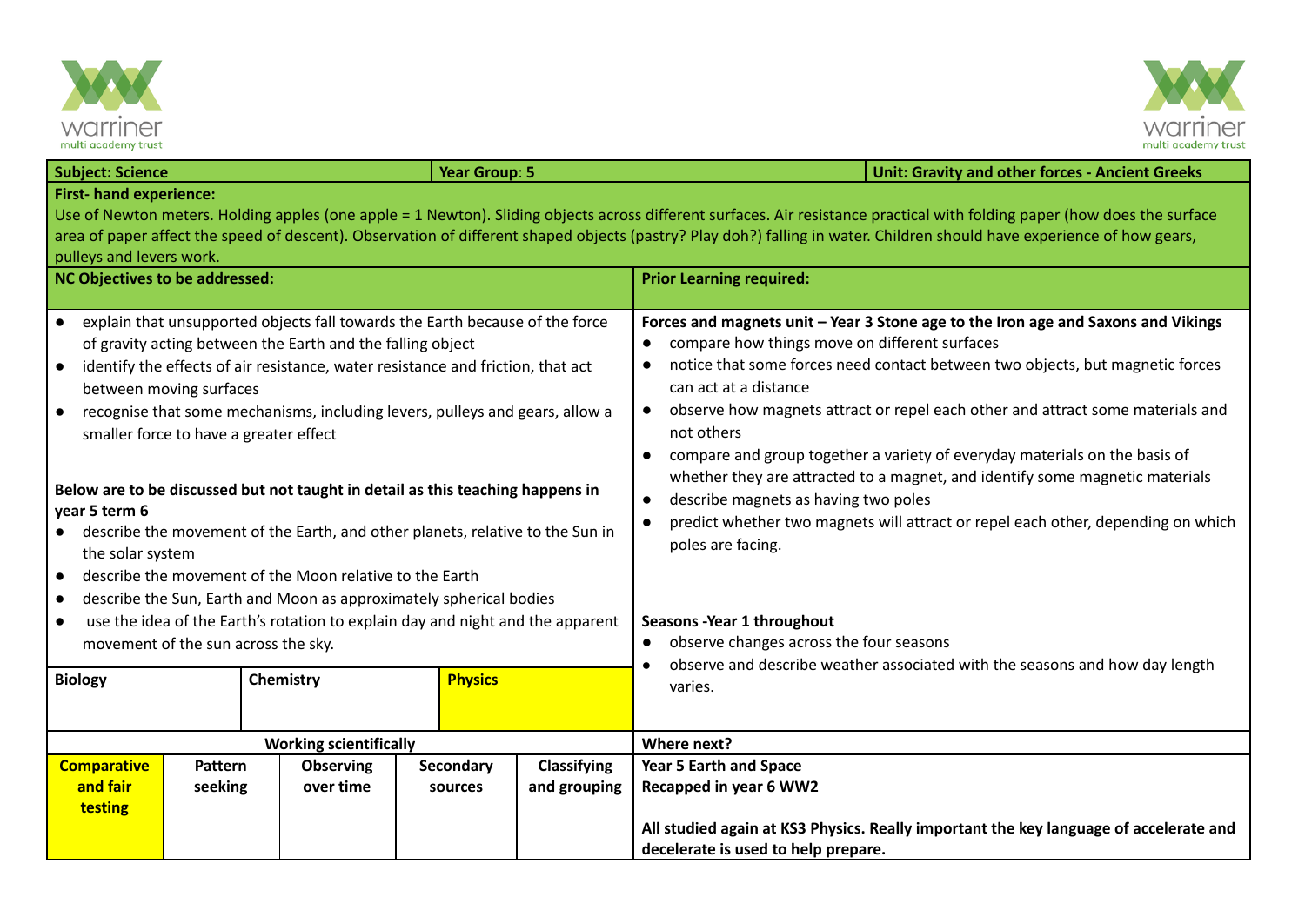| <b>Key Vocabulary:</b> |                                                                                                                                                                                                                                                   |                   |                                                 |  |  |  |  |  |  |
|------------------------|---------------------------------------------------------------------------------------------------------------------------------------------------------------------------------------------------------------------------------------------------|-------------------|-------------------------------------------------|--|--|--|--|--|--|
| <b>Force</b>           | A push or a pull. Either provided by an object touching<br>another one, or by gravity or magnetism. Causes objects to<br>speed up or slow down                                                                                                    | <b>Gears</b>      | See https://www.youtube.com/watch?v=Ml9Ojbl2uaw |  |  |  |  |  |  |
| gravity                | A non-contact Force caused by big objects like planets or<br>stars                                                                                                                                                                                | <b>Accelerate</b> | When an object speeds up or gets faster         |  |  |  |  |  |  |
| Earth                  | The planet on which we live                                                                                                                                                                                                                       | <b>Decelerate</b> | When an object slows down or gets slower        |  |  |  |  |  |  |
| air resistance         | The contact force caused by air particles. It can make<br>objects accelerate or decelerate                                                                                                                                                        |                   |                                                 |  |  |  |  |  |  |
| water resistance       | The contact force caused by water. It can make objects<br>accelerate or decelerate                                                                                                                                                                |                   |                                                 |  |  |  |  |  |  |
| friction               | The contact force caused by solids. It can make objects<br>accelerate or decelerate.                                                                                                                                                              |                   |                                                 |  |  |  |  |  |  |
| mechanisms             | A system of parts working together                                                                                                                                                                                                                |                   |                                                 |  |  |  |  |  |  |
| simple machines        | Uses a single applied force to do work                                                                                                                                                                                                            |                   |                                                 |  |  |  |  |  |  |
| levers                 | A device that provides a mechanical advantage by applying<br>a turning force at a large distance from where the object is<br><b>How Does a Lever Work?</b><br>Large<br>Force<br>Small<br>Force<br><b>Effort</b><br><b>Fulcrum</b><br>being turned |                   |                                                 |  |  |  |  |  |  |
| pulleys                | A device that applies a mechanical advantage (See<br>https://www.voutube.com/watch?v=DH2tmYQICJs )                                                                                                                                                |                   |                                                 |  |  |  |  |  |  |

| Sequence of learning:                                                                                                                                     |
|-----------------------------------------------------------------------------------------------------------------------------------------------------------|
| Lessons 1 and 2:                                                                                                                                          |
| Forces are pushes and pulls. Forces make objects accelerate or decelerate (NOT make them move) (Forces are measured in newtons (N), named after Sir       |
| Isaac Newton)                                                                                                                                             |
| It is believed that Isaac Newton came up with his theory of gravity after observing apples fall from a tree in his garden                                 |
| Newton discovered that gravity was the force that held the moon to earth, and that held the earth to the sun (he did not discover gravity, Aristotle knew |
| about that!)                                                                                                                                              |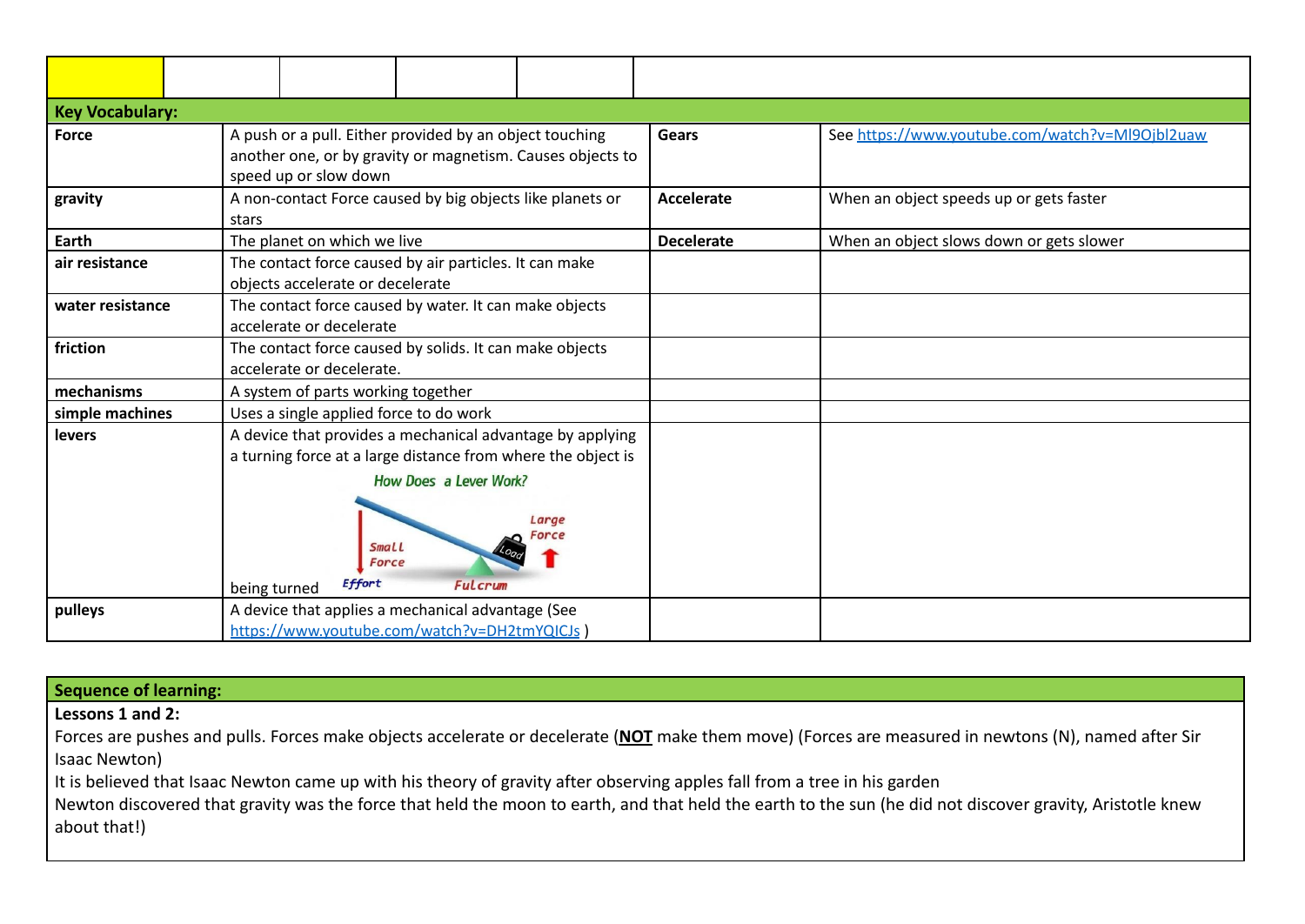(The ancient Greek philosopher Aristotle said that objects fall because each of the four elements (earth, air, fire, and water) had their natural place, and these elements had a tendency to move back toward their natural place. Thus, objects that were made of earth wanted to return to Earth, whereas fire, for example, rose toward heaven.

We now know Aristotle is wrong because all objects with mass are pulled towards earth. The only reason some objects "rise" is because they are less dense (compacted) than the air around us, and so float on it (like boats floating on water))

Magnetism is also a non-contact force (y3 revision)

Gravity is an invisible non-contact force that pulls objects down to the ground (makes them fall).

Weight is created by the force of gravity pulling down on the mass of an object It is the gravitational pull of the Sun that keeps the Earth and the other planets in orbit around it orbit gravity.

The Earth's gravity also keeps the Moon in orbit around the Earth. It is constantly falling, but missing because of its motion Weight can be measured using a force meter (also called a newton meter). A Newton meter is used like this:



The force of gravity is not as strong on the Moon because it is smaller than the Earth No matter where you are on the Earth, or in the sky above it, gravity will be pulling you down towards the centre of the Earth

## **Lesson 3**

There are 3 contact forces: Friction, air resistance, and water resistance Air resistance is caused by air particles slowing an object down Friction is caused by rough objects rubbing against each other Water resistance is caused by water particles exerting a force on objects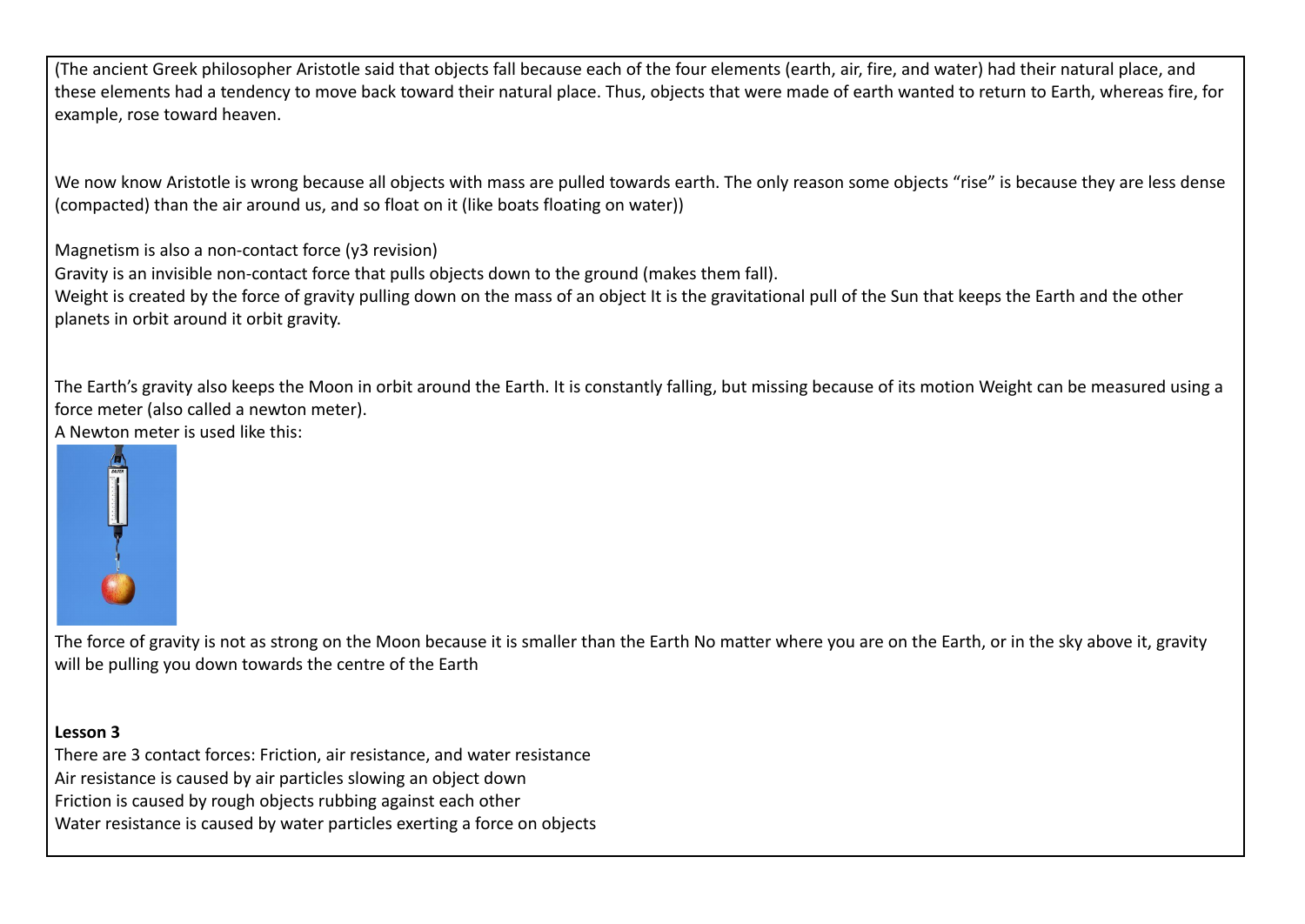If a hammer and feather were dropped at the same time on the moon, or on the earth if there was no air around, they would reach the ground at the same time, because gravity makes all massive objects accelerate at the same rate. It is just the air resistance which makes it seem like feathers would fall slower

## **Lesson 4**

The Ancient Greeks thought that the stars were put there by the gods to serve as lessons, and that the stars could be used to predict events on Earth – Astrology. Also, the Greeks believed that the Earth was the centre of the Universe, was round (because of Earth's shadow), and that the planets and stars revolve around it. They, and many ancient societies, used the sun to tell the time, and the stars to mark key parts of the year (Winter and Summer Solstices)

Now we know that the sun is just one star, out of billions, and that all stars are balls of hot gases that are a very long way away. That the Sun is the centre of our Solar system, and why we now believe that (Jupiter's moons, ships sailing into the horizon)

Galileo observing Jupiter's moons provided evidence for the sun being the centre of the universe

Newton discovered that gravity was the force that held the moon to earth, and that held the earth to the sun (he did not discover gravity, Aristotle knew about that!)

How seasons are caused by the tilt of the earth.

Discuss in this lesson how Scientific ideas change, and why. Why did Scientists decide that Astrology is not correct? Why did Aristotle have good ideas, and how did modern Scientists views change them?

## **Lesson 5, 6 and 7 (opportunities for extended practical work)**

Friction is a force between two surfaces when they slide or move across each other. Friction works in the opposite direction to motion. It also generates heat. Friction either decelerates objects, or makes them accelerate (think tyres on a car, the need to have friction to make them work)

You can feel air resistance if you run whilst holding a large piece of card or if you carefully put your hand out of the window of a moving car Air resistance occurs between the surface of a falling/moving object and the air particles that surround it. As a friction force, it works to decelerate the object as it falls/moves, or it can be used to accelerate an object (think of birds pushing air back with their wings to propel themselves)

The greater the surface area of an object, the greater the air resistance will be. This is because the air particles have further to travel to get around the object, creating greater resistance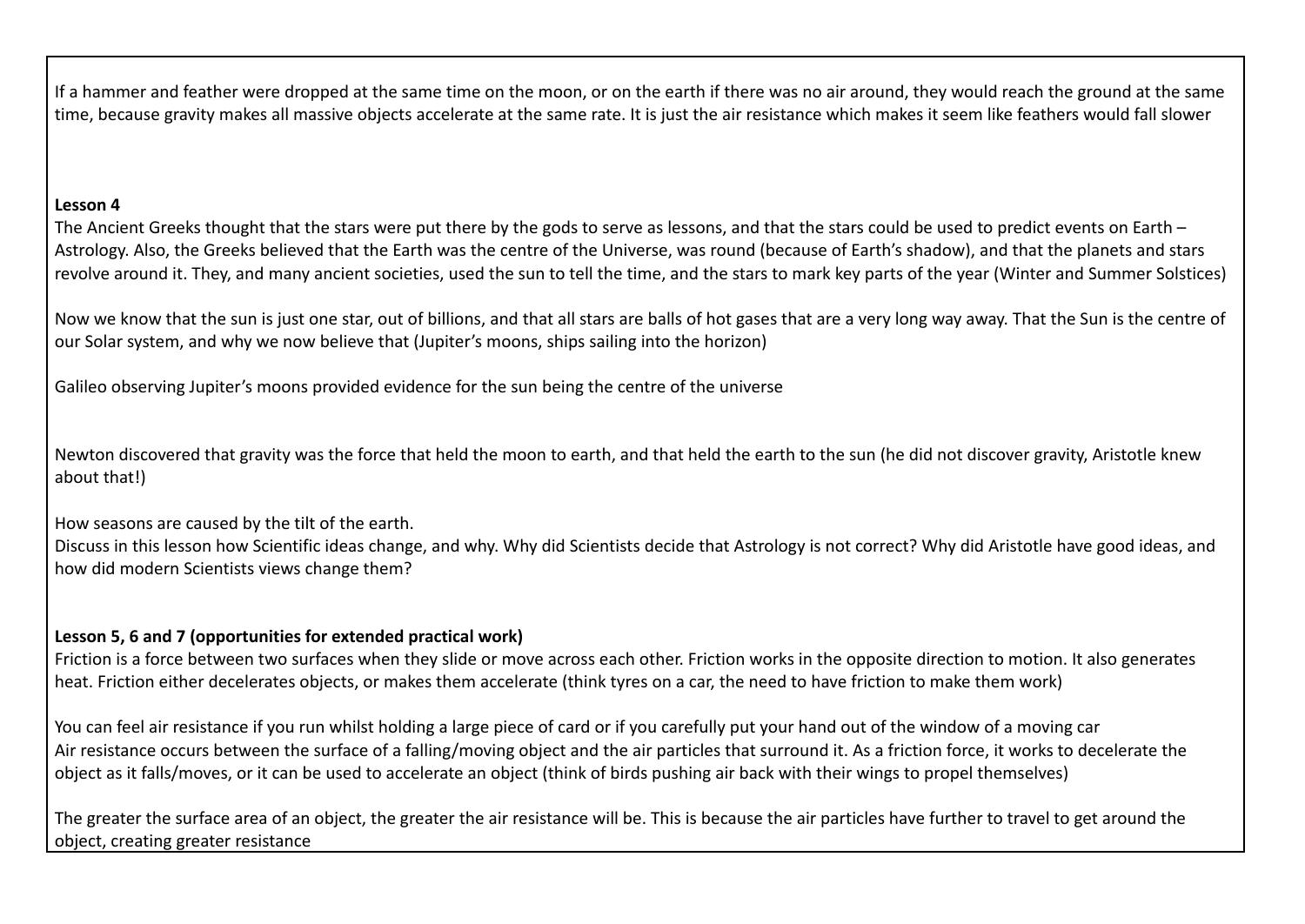Water resistance is another type of friction that can decelerate items, or accelerate them. Because water particles are closer together (denser) than air particles, the resistance created is greater in water than in air

Fish, and submarines, are shaped the way they are so they are streamlines, and so there is less water resistance.



Newton meters are used to measure forces and can be used like Forces are measured in Newtons  $1N = 1$  apple

Stopwatches are used to measure time and can be used like <https://www.youtube.com/watch?v=jJMdpXlVq7I>

A hypothesis is made by using any scientific ideas the children already have to make a prediction as to what they think will happen. It encourages the scientist to consider as much science that could be relevant as possible

A detailed plan is the exact instructions on how an experiment was carried out. It is completed to ensure that if another scientist wanted to carry out the experiment, they could do it exactly

In an experiment the variables are controlled so that we can see the impact of only one variable on the results

We include a labelled diagram to make sure another scientist can easily repeat the experiment

We record results in a results table so it is clear what data has been recorded. We include units in table headings so that readers can know what units the quantities are measured in

In an experiment, we repeat results in order to check to see if there are any results that are clearly wrong (outliers) and so that we can work out the average (mean)

Conclusions tell us what we have found out from the Science experiment

.

At the end of an experiment, we work out which controls were controlled well, and which could have been controlled better, and therefore determine what improvements could be made to the science investigation.